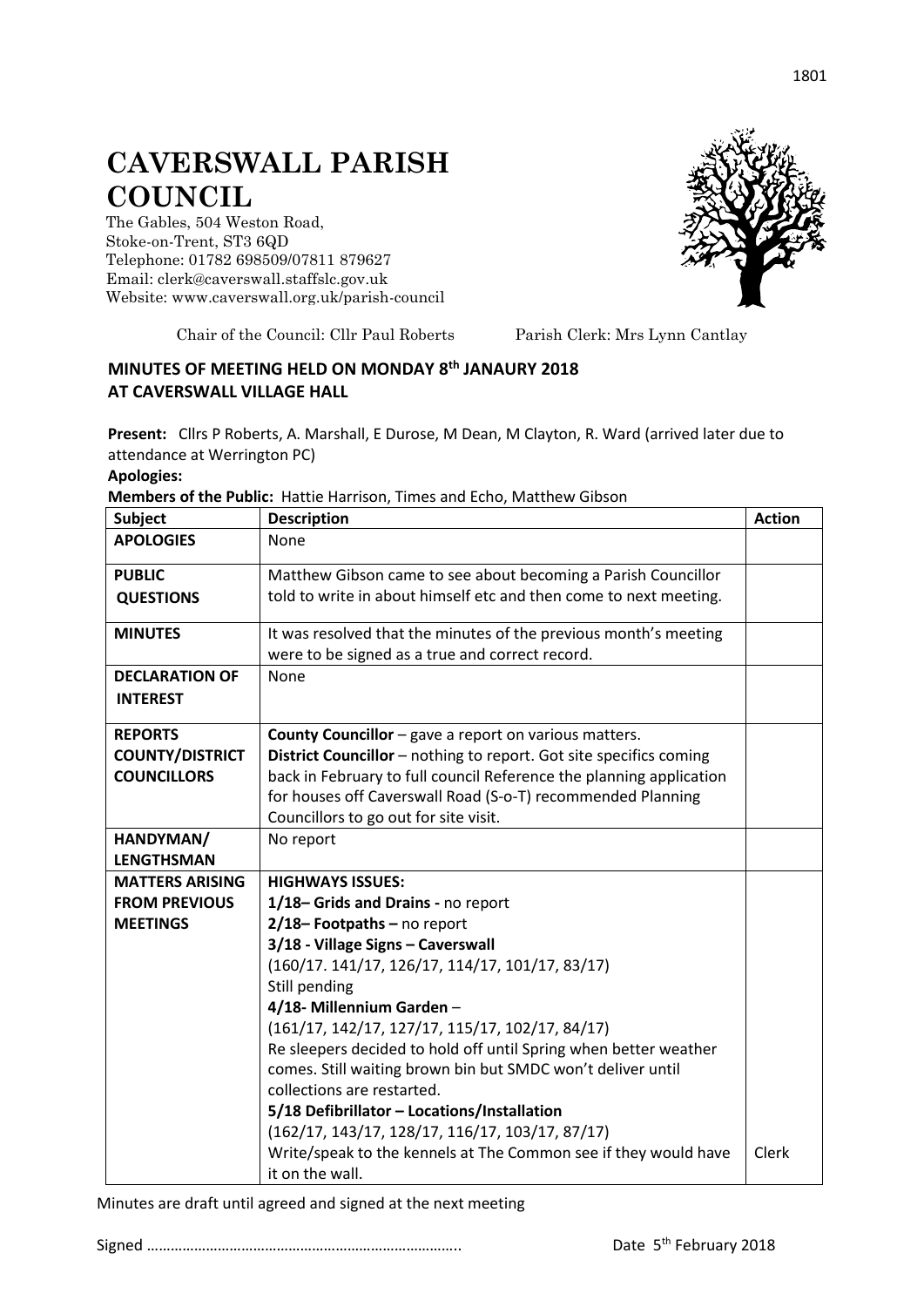| <b>Subject</b>        | <b>Description</b>                                                    | <b>Action</b> |
|-----------------------|-----------------------------------------------------------------------|---------------|
|                       | 6/18- Flag pole for the village                                       |               |
|                       | $(162/17, 145/17, 130/17, 118/17, 105/17, 89/17)$                     |               |
|                       | Got couple of quoted - deluxe 6m high £280.00 for 2 poles flags       |               |
|                       | cost £49.00 each cost for 2 poles and flags £474.60 plus delivery. It |               |
|                       | was decided that 8m high flagpoles would be better £400.00 to         |               |
|                       | come from C Cllr Ward funding.                                        |               |
|                       | 7/18 Railings on Blythe Bridge Road and wall around the tree in       |               |
|                       | <b>The Square</b>                                                     |               |
|                       | $(163/17, 146/17, 131/17, 119/17, 106/17, 90/17)$                     |               |
|                       | Reply from Highways wall under railings will be done but no safety    |               |
|                       | issue identified around the tree.                                     |               |
|                       | 8/18 - Memorial Oak tree on Playing Field                             |               |
|                       | (166/17, 156/17)                                                      |               |
|                       | No response received from Steve Massey therefore Clerk has sent a     |               |
|                       | further email today. Cllr Roberts will also chase up.                 | PR            |
|                       | 9/18 - Hedge along The Dams                                           |               |
|                       | Clerk has today sent a letter to Mr & Mrs Bunn and email to Robin     |               |
|                       | MacDonald asking them to cut back the hedges.                         |               |
|                       | 10/18 - Auctioneers Arms                                              |               |
|                       | Purchase of the pub has now been completed and looking to open        |               |
|                       | in March.                                                             |               |
|                       | As soon as the electricity has been checked and if their insurance    |               |
|                       | company doesn't insist that electricity is turned off at night the    |               |
|                       | Defibrillator can go back onto the wall.                              |               |
|                       | <b>Unresolved Items: none</b>                                         |               |
| <b>CORRESPONDENCE</b> | <b>TSB</b><br><b>Bank Statement</b>                                   |               |
| FINANCE,              | 11/18 - Accounts                                                      |               |
| <b>2017/18 AUDIT</b>  | Payments:                                                             |               |
| <b>INFORMATION,</b>   | The following accounts were approved for payment: -                   |               |
| 2018/19 PRECEPT       | Mrs L Cantlay - Clerk Salary and Expenses - January<br>£271.99 *      |               |
|                       | N & J Trees - 2 replacement trees on The Dams<br>£360.00<br>∗         |               |
|                       | R. Nicholls - Handyman - Nov/Dec<br>£ 97.28                           |               |
|                       | TOTAL PAYMENTS THIS MONTH - £729.27                                   |               |
|                       | - indicates payments to be made via Internet Banking Faster<br>*      |               |
|                       | Payment, approved at meeting.                                         |               |
|                       | Transfer: £500.00                                                     |               |
|                       | <b>Receipts:</b>                                                      |               |
|                       | Bank Interest (both accounts $-11$ Dec) $-$ £1.02                     |               |
|                       | SMDC - District Cllr Funding for Flag Pole - £250.00                  |               |
|                       | Total Receipts - £251.02                                              |               |
|                       | Bank Accounts (after any payment or receipts made):                   |               |
|                       | Current Account - £216.60                                             |               |
|                       | Instant Access Account - £10,203.98                                   |               |
|                       | Contingency Account - £12,113.91                                      |               |
|                       | <b>CLERKS SALARY AND EXPENSES REVIEW:</b>                             |               |
|                       | Cllr Roberts had looked at the Clerks salary scale and expenses and   |               |
|                       | prior to the meeting had discussed this with all Councillors and it   |               |
|                       | was unanimously agreed by all Councillors that Clerks pay scale       |               |

Minutes are draft until agreed and signed at the next meeting

Signed …………………………………………………………………….. Date 5th February 2018